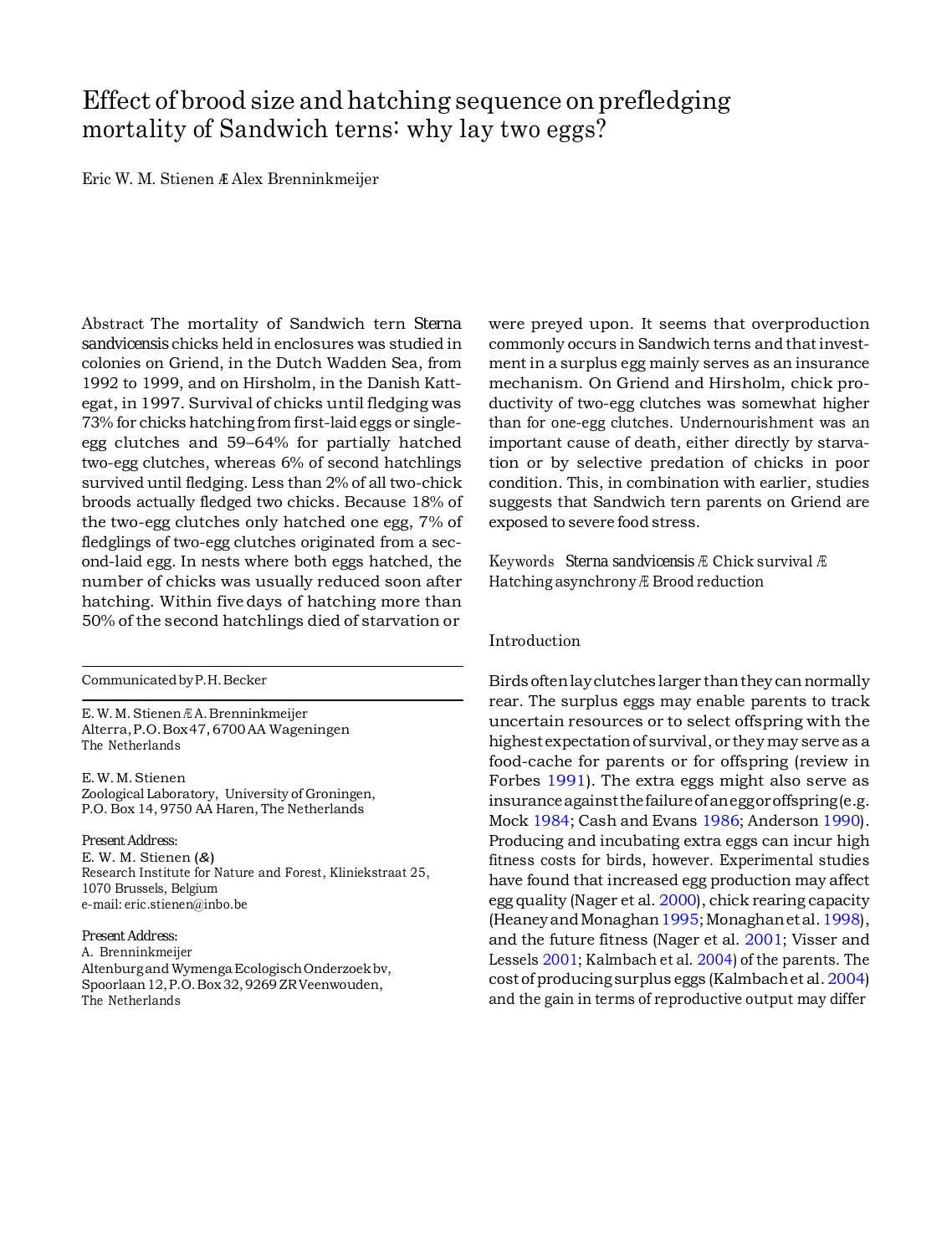between species. If the cost is smaller than the gain, parents can afford the production of extra offspring and reduce brood size if the surplus offspring is redundant.

Because seabirds are long-lived birds living in stochastic environments, they may pay an especially large fitness cost for hatching chicks synchronously and therefore, in the long term, benefit from hatching clutches asynchronously (Pijankowski [1992;](#page-11-0) Mock and Forbes [1994\)](#page-10-8). Laridae produce asynchronously hatching clutches, with small final eggs, and survival of chicks within broods varies, with the last-hatched chick in a brood having the lowest probability of survival to fledging (e.g. herring gull *Larus argentatus*, Parsons [1970,](#page-11-0) lesser black-backed gull *L. fuscus*, Royle and Hamer [1998,](#page-11-0) kittiwake *Rissa tridactyla*, Coulson and Porter [1985,](#page-10-9) common tern *Sterna hirundo*, Langham [1972;](#page-10-5) Nisbet [1978;](#page-10-10) Nisbet and Cohen 1975; Bollinger et al. [1990;](#page-10-12) González-Solís et al. [2005,](#page-10-5) roseate tern *S. dougallii*, Nisbet [1978;](#page-10-10) Nisbet and Drury [1972;](#page-10-0) Nisbet and Cohen [1975;](#page-10-11) Burger et al. [1996;](#page-10-13) Ramos [2001,](#page-11-0) gull-billed tern*S. nilotica*, Eyler et al. [1999,](#page-10-11) and Sandwich tern *S. sandvicensis*, Langham [1974;](#page-10-5) Veen [1977\).](#page-11-0) In larids both hatching asynchrony and decrease in egg size with hatching order are consistent with brood-reduction strategy (Cash and Evans [1986;](#page-10-2) Anderson [1989\)](#page-10-5), but their functions are not always clearly understood (Bollinger [1994\)](#page-10-14).

Studies on chick survival and brood-size reduction in larids have focussed on species with maximum clutches of three eggs, with the roseate tern probably being the best studied exception. The different survival of Sandwich tern chicks has been studied in detail by Langham [\(1974\)](#page-10-5) and Veen [\(1977\)](#page-11-0). Although clutches of three eggs are sometimes found (probably originating from two females), Sandwich terns usually lay one or two eggs. On Griend, The Netherlands, clutch size averages 1.6 eggs, with the volume of the second egg being, on average, 7% less than that of the first (Stienen and Brenninkmeijer [1996\)](#page-11-0). The second chick of two-chick broods hatches approximately 3 days after the first (Veen 1977). At our study sites on Griend and on Hirsholm, Denmark, at least, the probability of survival of the second hatchling is extremely low. In the seven years covered by this study, Sandwich terns seldom raised more than one chick to fledging. This paper analyses prefledging mortality of Sandwich tern chicks held in enclosures on Griend and Hirsholm in relation to egg sequence and rank within the brood. We will discuss possible benefits to the terns of producing a clutch size larger than they generally rear. The reductionofthe broodsize isdiscussedwithreference to the availabilityof foodresources.

Materials and methods

The main study was carried out on the Island of Griend, situated in the Dutch Wadden Sea (53°15¢N, 5°15¢E), where several species of gull (mainly blackheaded *L. ridibundus*, common *L. canus* and herring gull) and terns (mainly Sandwich, common, and Arctic tern *S. paradisaea*) nest. During the study period (1992–1999) the Sandwich tern population on Griend fluctuated between 5,600 and 8,300 breeding pairs, each year consisting of several subcolonies. The island consists of a sandy ridge that was constructedin 1988 to protect the lower marshy inner part of the original island. The salt marsh is dominated by the pioneer vegetation *Salicornia procumbens*, *S. europaea*, *Armeria maritima, Pucinellia maritima*, and *Limonium vulgare*. The higher parts are dominated by *Halimione portulacoides*, *Matricaria maritima, Atriplex littoralis*, and grasses (mainly *Elymus farctus*, *E. repens*, *Leymus arenarius*, and *Festuca rubra*). For comparison, in 1997 aSandwichterncolonyonHirsholm,DanishKattegat (10°38¢N, 57°29¢E), was studied. In contrast with Griend, Hirsholm is inhabited by man, has stony undersoil and highly diverse vegetation ranging from pioneer vegetationto shrubs andtrees.In1997,1,250pairs of Sandwich terns nested on Hirsholm, as also did 6,500 pairs of black-headed gulls and smaller colonies of common gull, herring gull, lesser black-backed gull, andArctictern.

# Enclosures

EachyearonGriendandonHirsholmin1997apartof a subcolony containing 50–100 nests was selected for further study. To reduce possible effects of hatching date, the subcolonies under study were chosen so that the hatching date of most chicks coincided with the peak of hatching ofthe entire island population. In 1993, only, another subcolony of later hatching date was studied on Griend, so that hatching dates ranged from day 140 to 172 (median hatching day=152).

Within the study sites most selected nests were marked with numbered sticks within three days of laying of the first egg. In each nest, if possible, the eggs were marked in sequence of laying with a permanent marker. A few days before hatching of the first eggs, part of the selected study site was enclosed with wire netting. A total of 434 enclosed nests with known egglaying sequence were selected for this study (Table [1\)](#page-3-0). In 1994 on Griend hatching success and fledging success were measured in different subcolonies, so the results were not used for this study. If possible, all enclosed nests and broods were checked every three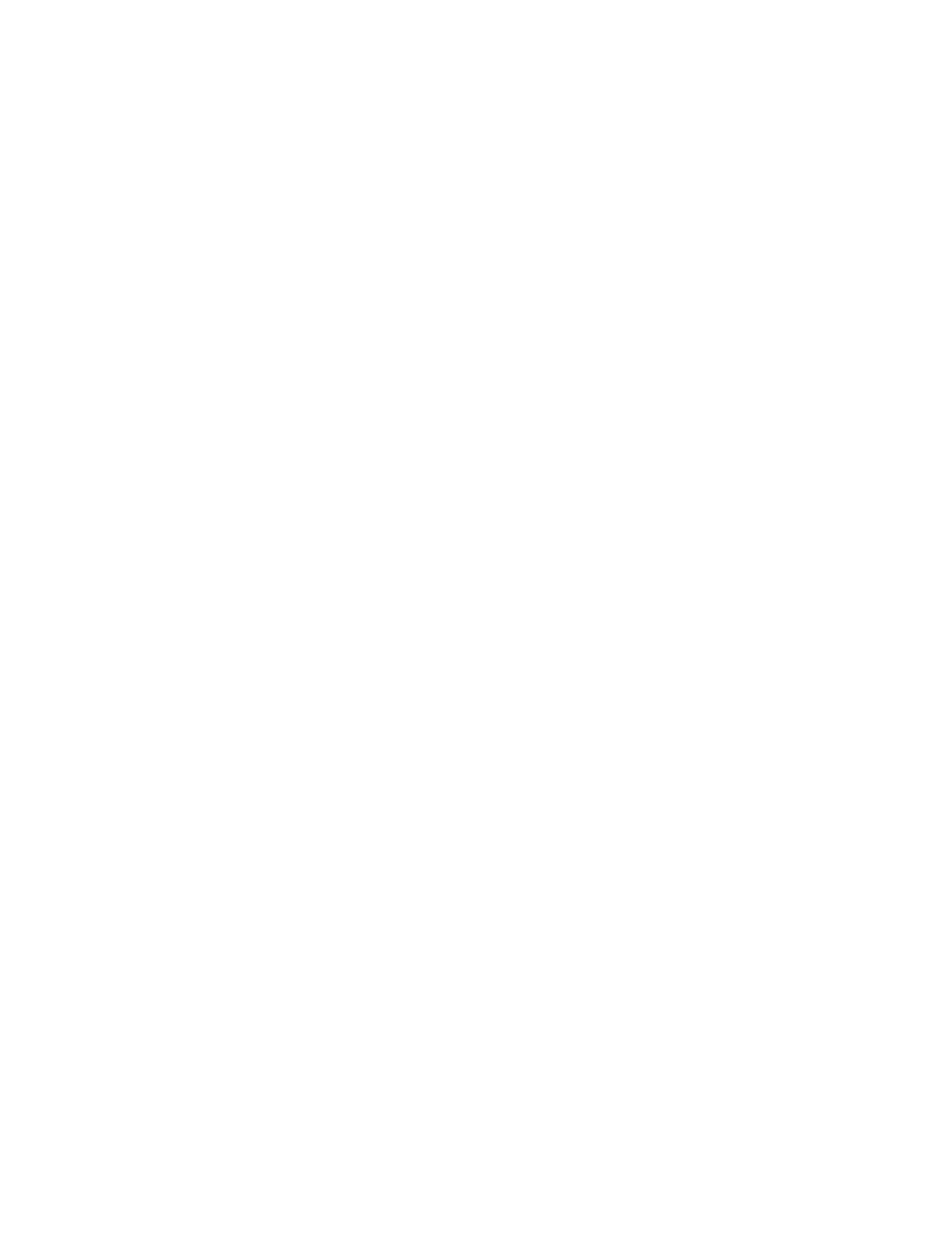<span id="page-3-0"></span>Table 1 Clutch size, hatching success, and sample size of enclosed Sandwich tern nests on Griend and Hirsholm during the period 1992–1999

|                           | Location               |                |                |                |                |                | Total          |                  |     |
|---------------------------|------------------------|----------------|----------------|----------------|----------------|----------------|----------------|------------------|-----|
|                           | Griend<br>Year<br>1992 | Griend<br>1993 | Griend<br>1995 | Griend<br>1996 | Griend<br>1997 | Griend<br>1998 | Griend<br>1999 | Hirsholm<br>1997 |     |
|                           |                        |                |                |                |                |                |                |                  |     |
| 1-Egg clutch              |                        |                |                |                |                |                |                |                  |     |
| No chick                  | 3                      | 3              |                | 7              |                | 6              | $\Omega$       | 4                | 25  |
| One chick<br>2-Egg clutch | 15                     | 24             | 11             | 41             | 27             | 6              | 17             | 7                | 148 |
| No chick                  | $\overline{0}$         | 3              |                | 4              | 5              | 5              |                | 3                | 22  |
| a-Chick                   | 3                      | 5              |                |                | 4              | 6              |                |                  | 26  |
| b-Chick                   | 5                      |                |                | റ              | 5              | 5              | റ              |                  | 22  |
| Two chicks                | 30                     | 27             | 26             | 11             | 19             | 32             | 36             | 10               | 191 |

Onlynests for which the laying sequence ofthe eggs was known are listed

days and the chicks were ringed within three days of hatching. The hatching date of a chick was estimated from the state of the egg during previous monitoring, the feather characteristics of the chicks, the size of the yolk sac, total head length (i.e. head and bill), and whether or not the chick was still wet. Under favourable weather conditions the chicks' body mass (±1.0g, using anelectronic balance) and total head length (±0.1 mm, using Vernier callipers) were measured on each monitoring occasion. If a chick was missing from the enclosure it was assumed to have been preyed upon. Insuch circumstances the date of predation was set as the middle day between the last livemeasurements andthe daythe chickwas missing from the enclosure. If the age of a missing chick exceeded 24 days, however, the chick was assumed to have fledged. At this age wing length can exceed 175mm, which is the minimum wing lengthrequired for flying by Sandwich tern chicks (Stienen and Brenninkmeijer [1999\)](#page-11-0). A chick was categorised as dead ifit was founddeador whenit was missing from the enclosure when still not able to fly. The latter losses were mainly because of avian predators that either preyed on living or dead chicks (Griend and Hirsholm have no ground predators). During observations in the colony we mainly observed black-headed gulls, and occasionally common and herring gulls preying on Sandwich tern chicks. On Hirsholm in 1997 predation by herring gulls occurred more often than on Griend (personal observation). Except for avian predation there were two other reasons why chicks could be missing from the enclosures. Sometimes very young chicks (age less than five days) did not completely swallow a fish that was fed by a parent, and so part of the fish remained protruding from the chick's bill. In such circumstances it could happen that a gull tried to steal the fish while the chick was still

attached to it. Consequently, the chick was transported a few meters through the air and sometimes came loose outside the enclosure. Dead chicks were occasionally removed from the enclosure by Sandwich tern parents (Stienen et al. [1997\)](#page-11-0). Intra-specific removal of dead chicks and gull-enhanced transport of living chicks were very rare, however (own observations) and have only small effects on the results of this study.

Body condition (BC) of the chicks was defined as the proportional deviation of the measured body mass (*M*, g) from the average body mass (*M*exp, g) of chicks of the same age that survived for the first 25 days:

$$
BC\,\%\,\delta M - M_{\rm exp} = M_{\rm exp}
$$

Chicks were divided into five categories depending on the egg from which they hatched and the rank within the brood at hatching:

- $-$  a<sub>1</sub>=chick from a one-egg clutch;
- $-$  a<sub>12</sub>=first-hatched chick from a two-chick brood;
- $b_{12}$ =second-hatched chick from a two-chick brood;
- $-$  a<sub>11</sub>=singlechick originating from the first-laidegg of a two-egg clutch of which the second egg did not hatch; and
- $b_{11}$ =single chick originating from the second-laid egg of a two-egg clutch of which the first egg did not hatch.

Of the 434 nests listed in Table [1,](#page-3-0) 47 did not hatch any chick because of egg predation by gulls or oystercatchers *Haematopus ostralegus*, because of addled eggs, or because some chicks died inthe process of hatching. Not all chicks of the remaining 387 nests could be correctly matched to corresponding nest or eggandsomeveryyoungchickslosttheirmetalring.A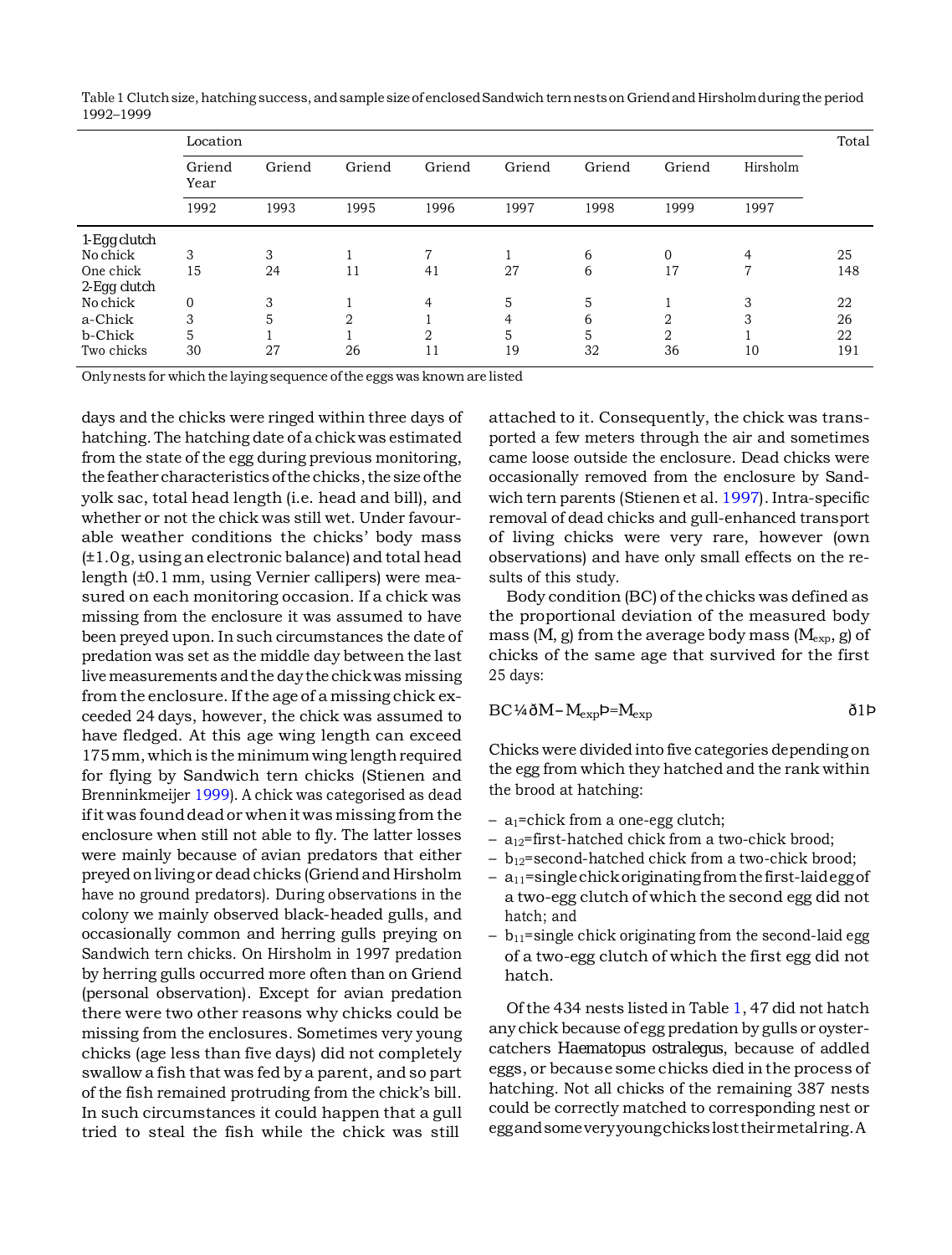total of 527 hatchlings originating from 352 nests were correctly classified—141  $a_1$  chicks, 171  $a_{12}$  chicks, 164  $b_{12}$  chicks, 24  $a_{11}$  chicks, and 27  $b_{11}$  chicks. Because of the large size of the enclosures, coloniality was preserved, but it was impossible to measure all chicks within the enclosure on each occasion without causing unacceptably long disturbance. Eighty-two randomly chosen broods were therefore removed from the enclosures when more than 10 days old. For the 445 chicks remaining in the enclosures from hatching until fledging we observed no significant effect of hatching date on fledging viability, after controlling for the effects ofyear,location,andchickcategory(generalised linear regression analysis, deviance change=1.5, *df*=1, n.s.). Hatching date was not, therefore, considered in subsequent analysis.

For each period of five days, mortality was computed by dividing the number of non-surviving chicks (found dead or missing from the enclosures) by the total number of chicks present at the onset of the five-day period. Chicks that were removed from the enclosures were included in the computation of mortality until they were exiled. Dead chicks were sampled and the day of death was estimated by smell, features of the eyeball, and state of putrefaction; they were subsequently removed from the enclosures.

## <span id="page-4-0"></span>Statistical analysis

Generalized linear models for analysis of mortality rates (using binomial distribution) were performed with the Genstat statistical package (Genstat 5 Committee [1993\)](#page-10-5). For data analysis and all other statistical tests we used the SPSS/PC+ 4.0 statistical package (Norusis [1990\)](#page-10-15). We report differences at a probability level of *P*<0.05 as significant. To compare mortality rates between groups of chicks we first controlled for theeffects ofyear andlocation.Interactiontermswere only included if they were significant. The variables location (i.e. combination of year and colony, eight levels), age category (six levels), chick category  $(a_1)$ chick, a12 chick etc., five levels) were entered in the analyses as factors. All generalized linear models (GLM) were corrected for overdispersion.

# Results

#### Mortality

Mortality of Sandwich tern chicks did not differ between locations (GLM, change in deviance=118,

*df*=7, n.s.) but differed significantly between age categories (GLM, change in deviance=36.2, *df*=4, *P* < 0.001). Inclusion of chick category in the regression analysis resulted in significant effects on chick mortality (GLM, change in deviance=272.1, *df*=4, *P*<0.001),andalsotheinteractiontermlocation·chick category had significant effects on chick mortality (GLM, change in deviance=54.6, *df*=27, *P*=0.001). Of  $a_1$  and  $a_{12}$  chicks, respectively, 73.4 and 73.1% survived until fledging whereas only 6.2% of the  $b_{12}$  chicks survived (Fig. [1\)](#page-4-0). Within five days of hatching more than 50% of the  $b_{12}$  chicks had died and in some years this figure was even higher. In total, only nine  $b_{12}$ chicks survived until fledging. Of these chicks, four originated from nests in which the  $a_{12}$  chick had died before hatching of the  $b_{12}$  chick. Of the remaining five surviving  $b_{12}$  chicks, three had a more slowly growing  $a_{12}$  sibling that eventually died. Thus only two nests actually fledged two chicks, i.e. 1.1% of all two-chick broods  $(n=171)$ . Another three  $b_{12}$  chicks were removed from the enclosure before fledging. Of these chicks, two had an  $a_{12}$  sibling that had died by the time the  $b_{12}$  chick was exiled and one  $b_{12}$  chick that was removed from the enclosure at 24 days old had an  $a_{12}$ siblingthat hadalreadyfledged.Ifwe assume this last  $b_{12}$  chick actually fledged, 1.8% of all initial two-chick broods fledged two chicks. Mortality rates were significantly higher for  $a_{11}$  (64.3% survival) and  $b_{11}$  chicks



Fig. 1 Cumulative survival of Sandwich terns chicks held in enclosures on Griend in 1992–1999 and Hirsholm in 1997 in relationtolayingsequenceofthe egg, rankwithinthebrood,and age.  $a_{11}$ =chick originating from the first-laid egg of a partially hatched clutch,  $a_{12}$ =first-hatched chick of a two-egg clutch,  $b_{12}$ =second-hatched chick of a two-egg clutch,  $a_1$ =chick of a oneegg clutch,  $b_{11}$ =chick originating from the second-laid egg of a partially hatched clutch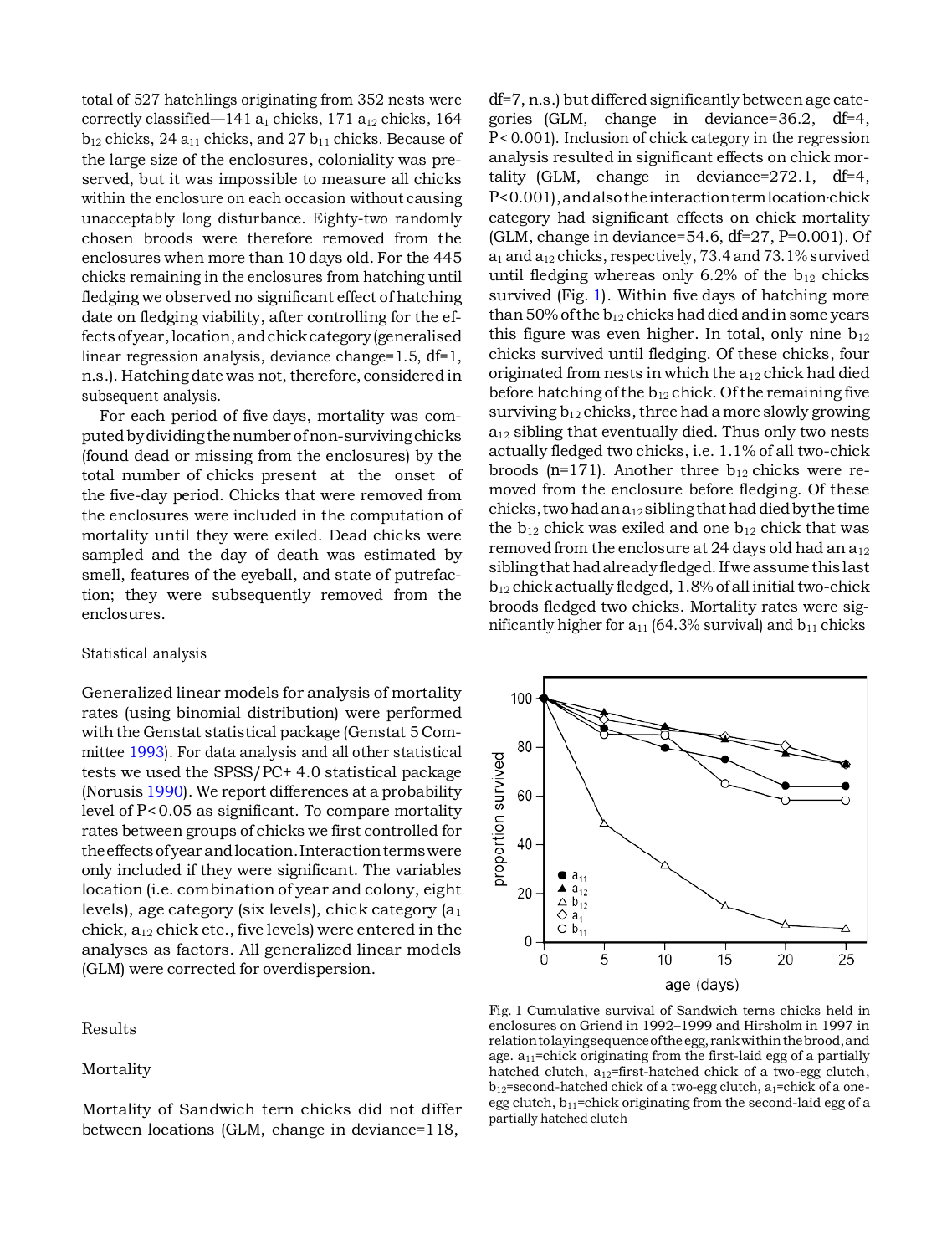$(58.5\%)$  than for  $a_1$  and  $a_{12}$  chicks (Fig. [1\)](#page-4-0). Of the seven  $b_{12}$  chicks which hatched after the death of the  $a_{12}$  $chick 57.1\%$ survived, very similar to the survival of  $b_{11}$ chicks.

When hatching success and fledging success are combined (Table [2\)](#page-5-0) it follows that producing two-egg clutches has slight advantages for Sandwich terns in terms of chick production. Of all one-egg clutches 63% successfully raised a chick (0.63 fledglings per pair) whereas breeding success amounted to 0.69 fledglings per pair intwo-egg clutches. For the two-egg clutches 82.4% of all eggs hatched successfully; somewhat lower than for one-egg clutches (85.5%), but the difference was not significant (chi-square test,  $v^2$ =0.93, n.s.). The probability of a complete hatching failure of the nest wasstill6.1%lower intwo-eggclutches.

<span id="page-5-0"></span>Hatching mass significantly differed between  $a_{12}$  and  $b_{12}$  chicks (Table [3\)](#page-6-0), in accordance with the generally smaller size of the second-laid egg (Stienen and Brenninkmeijer [1996\)](#page-11-0). Hatching mass of  $a_1$  chicks was similar to that of  $a_{12}$  chicks. Structural size (total head length) did not differ between these groups, thus  $b_{12}$ chicks hatched with lower body reserves. Early chick mortality seems, nevertheless, independent of the laying sequence of the egg.Althoughearly mortality was much higher for  $b_{12}$  chicks than for  $a_{12}$  chicks, there was no significant difference between  $a_{11}$  and  $b_{11}$  chicks (Tabl[e4\)](#page-6-0).Earlymortalityofchicksinpartiallyhatched nests ( $a_{11}$  and  $b_{11}$  chicks) was much higher than in fully hatched nests ( $a_{12}$  and  $a_1$  chicks), but the difference wasnotsignificant.

## Causes of death

The proportion of non-surviving chicks missing from the enclosure differed between locations (GLM, change in deviance=41.7, *df*=7, *P*<0.001). It was extremelylowonGriendin1995(<5%werenotfound) and highest on Hirsholm where 70.6% of all non-surviving chicks were missing from the enclosure.

Controlling for the effects of location, the proportion of missing chicks differed significantly between agecategories (GLM, change in deviance=12.2, *df*=4, *P*=0.02). Of non-surviving chicks of ages 0–4 and 5–9 days, 52.1 and 44.4%, respectively, went missing from the enclosure. The proportion of missing chicks decreased to 20.0–20.8% for chicks between 10 and 19days andwasonly 11.8%forchicks of 20–24days.

The body mass of Sandwich tern chicks was highly variable (Fig. [2\)](#page-6-1). The body condition of chicks that survived until fledging varied between –0.63 and 0.47. Bodymass ofchicksmeasuredwithin3days of death (subsequently denoted ''last live body mass'') was usually much lower than that of surviving chicks (Fig. [2\)](#page-6-1). The last live body mass of chicks that were subsequently found dead or went missing from the enclosures averaged 31.9 and 22.6%, respectively, below the average body mass of surviving chicks. Of these groups47.9and43.5%, respectively,hadalast livebodymass thatwas evenlower thantheminimum recorded body mass of surviving chicks. This suggests that most non-surviving chicks suffered from undernourishment andultimately starved to deathor were taken by predators. Six percent of chicks that were found dead (*n*=119) and 21.7% of the missing chicks (*n*=46) had last live body conditions that were higher than or equal to the average body condition of surviving chicks. Most (80.0%) of the missing chicks in good body condition (BC $\ddagger$ 0.0) were  $a_{12}$ ,  $a_{11}$ , a<sub>11</sub>, or  $b_{11}$ chicks, whereas missing chicks in poor condition  $(BC < -0.1)$  were mainly  $(81.8\%) b_{12}$  chicks (last live body condition of preyed  $a_{12}$ ,  $a_{11}$ , a<sub>11</sub>, or  $b_{11}$  chicks compared with b12 chicks, –0.02 (SD 0.18, *n*=17) and –0.34(SD0.24,*n*=29),Student's*t*test:*t*=4.75, *P*<0.001). The last live body condition of missing  $a_{12}$ ,  $a_{11}$ , and  $b_{11}$  chicks did not differ significantly from the body condition of surviving chicks (–0.02, SD 0.18, *n*=17 and 0.00, SD0.10, *n*=185, respectively,*t*=0.58, *P*>0.05).

Low food intake causing poor body condition was, apparently, an important cause of mortality of

Table 2 The effects of clutch size on hatching and breeding success ofSandwich terns on Griend and Hirsholm

| Clutch<br>size | Number of<br>nests | Chick<br>category       | Hatching<br>success $\frac{1}{2}$ | Chick<br>survival (%) | Breeding success<br>(fledglings per pair) | Overall breeding success<br>(fledglings per pair) |
|----------------|--------------------|-------------------------|-----------------------------------|-----------------------|-------------------------------------------|---------------------------------------------------|
| One egg        | 173                | No chick<br>$a_1$ Chick | 14.5<br>85.5                      | 73.4                  | 0.00<br>0.63                              | 0.63                                              |
| Two eggs       | 261                | No chick                | 8.4                               |                       | 0.00                                      | 0.69                                              |
|                |                    | $a_{11}$ Chick          | 10.0                              | 64.3                  | 0.06                                      |                                                   |
|                |                    | $B_{11}$ Chick          | 8.4                               | 58.5                  | 0.05                                      |                                                   |
|                |                    | $a_{12}$ Chick          | 73.2                              | 73.1                  | 0.54                                      |                                                   |
|                |                    | $B_{12}$ Chick          | 73.2                              | 6.2                   | 0.05                                      |                                                   |

Chick survival rates were derived fromFig. [2](#page-6-1)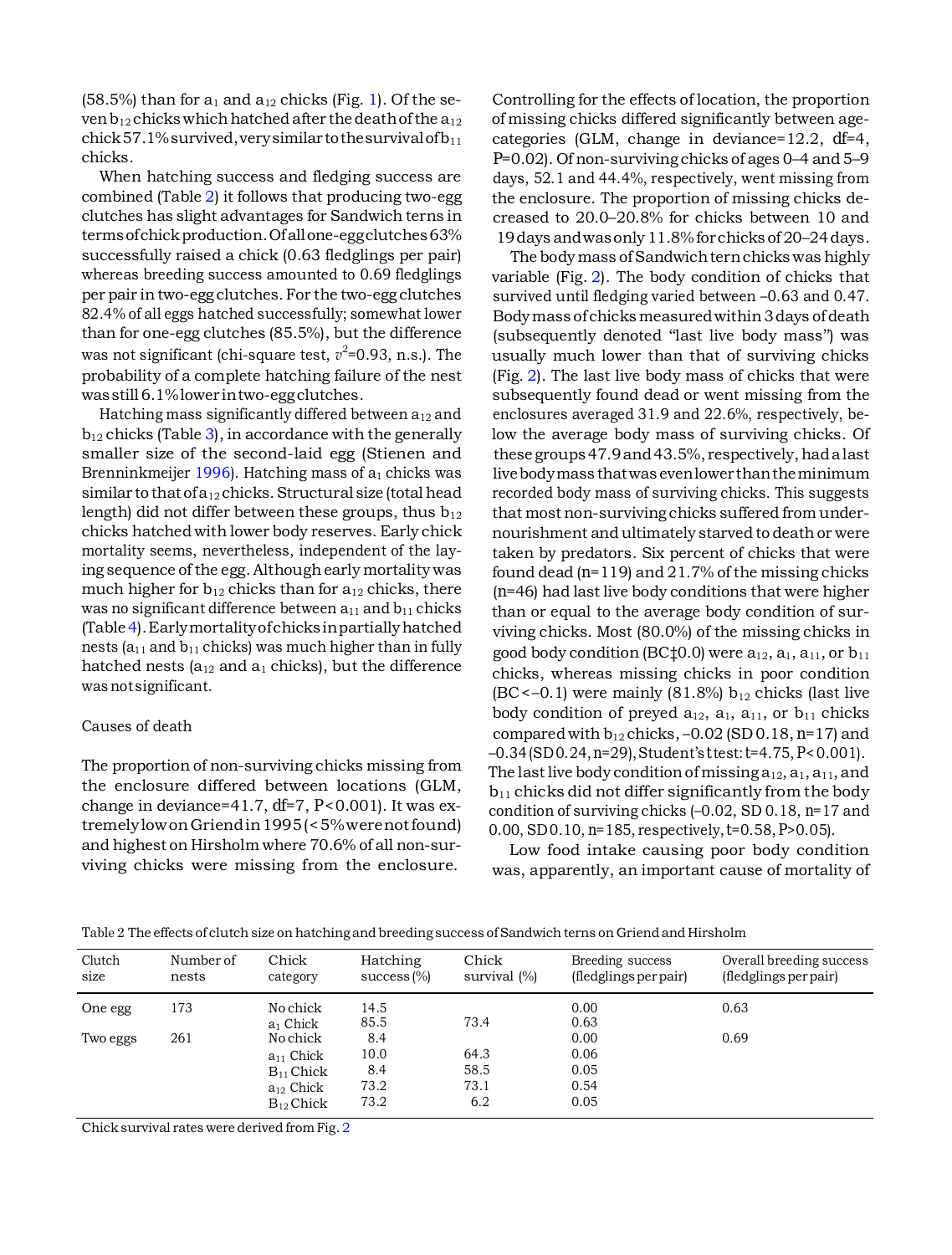<span id="page-6-0"></span>Table 3 Body mass and head length (mean±SD) of newly hatched Sandwich tern chicks on Griend in relation to brood sizeandorderofhatching

|                | Number of chicks | Body mass (g)          | Head size<br>(mm) |
|----------------|------------------|------------------------|-------------------|
| a <sub>1</sub> | 31               | $27.05\pm2.53(b_{12})$ | $37.60 \pm 1.18$  |
| $a_{12}$       | 21               | $26.98\pm2.10(b_{12})$ | 38.03±1.05        |
| $b_{12}$       | 32               | 25.00±2.45             | 37.59±1.26        |

Text within parentheses denotes significant differences (Scheffetest,  $F_{2.82}$ =7.62 and 1.11,  $P < 0.001$  and n.s., respectively)

<span id="page-6-1"></span>Table 4 Mortality of Sandwich tern chicks during the first fivedaysafter hatchinginrelation tochickcategory

| Chick category                                                               | Number of chicks              | Mortality                                             |
|------------------------------------------------------------------------------|-------------------------------|-------------------------------------------------------|
| $a_{12}$<br>$\begin{array}{l} a_1 \\ a_{11} \\ b_{11} \\ b_{12} \end{array}$ | 171<br>141<br>24<br>20<br>171 | 0.05(9)<br>0.09(12)<br>0.13(3)<br>0.15(3)<br>0.51(87) |

The number of non-surviving chicks is shown in parentheses. Mortality for chick category  $b_{12}$  was significantly different from that for all the other chick categories ( $P < 0.05$  by means of chisquare or Fisher's exact test)

enclosed Sandwich tern chicks at Griend and Hirsholm. One might, therefore, expect that having two chicks is disadvantageous for their growth and that the time two chicks are present in the brood has consequences for survival of the first hatchling or at least for its body condition. To test these assumptions, a chicks were divided into five categories according to their age at the moment the b chick died. Indeed, the time of death of the b chick significantly affects the survival of the a chick (GLM, having controlled for effects of *location* and *age category*, change in deviance=13.6,  $df=4$ ,  $P<0.01$ ), but the direction was unexpected (Fig.  $3$ ). In nests where the b chick died  $0-4$  days after hatching of the a chick, the a chick had relatively low chances of survival (64.5% survived until fledging, so very much the same as for  $a_{11}$  chicks and somewhat higher than for  $b_{11}$  chicks). If the b chick survived the first five days but died afterwards, survival chances ofthe a chick ranged from 80.8 to 84.0%. In the few nests where the b chick survived until fledging, survival of a chicks was only 40.0%. The fledging condition (i.e. average BC of the chick when older than 24 days) depended on the time of death of the b chick (ANOVA, *F*3,82=3.7, *P*=0.02). Where a decrease in fledging condition with increasing duration of the time two chicks were present was expected, however, an increase is found (Fig. [4\)](#page-7-1).



Fig.2 Bodymassinrelationto age (means±SDandranges)of enclosed Sandwich tern chicks on Griend and Hirsholm that survived until fledging (*upper graph*), that were later found dead (*middle graph*), or that went missing from the enclosures when not yet able to fly (*lower graph*). *Drawn lines* are logistic growth curves fitted through the data for fledged chicks (body mass (g)=183.3/(1+5.08·exp(–0.212·age)), *n*=1,532, *r*<sup>2</sup> =0.87). *Black dots* denote body mass>3 days before death or before they were missing from the enclosure, *open dots* denote body mass within 3daysof deathor goingmissing

Discussion

Overproduction and brood reduction

Brood reduction is rather commonplace in birds and is thought to be facilitated by producing a small final egg (Slagsvold et al. [1984\)](#page-11-0) and by asynchronous hatchingof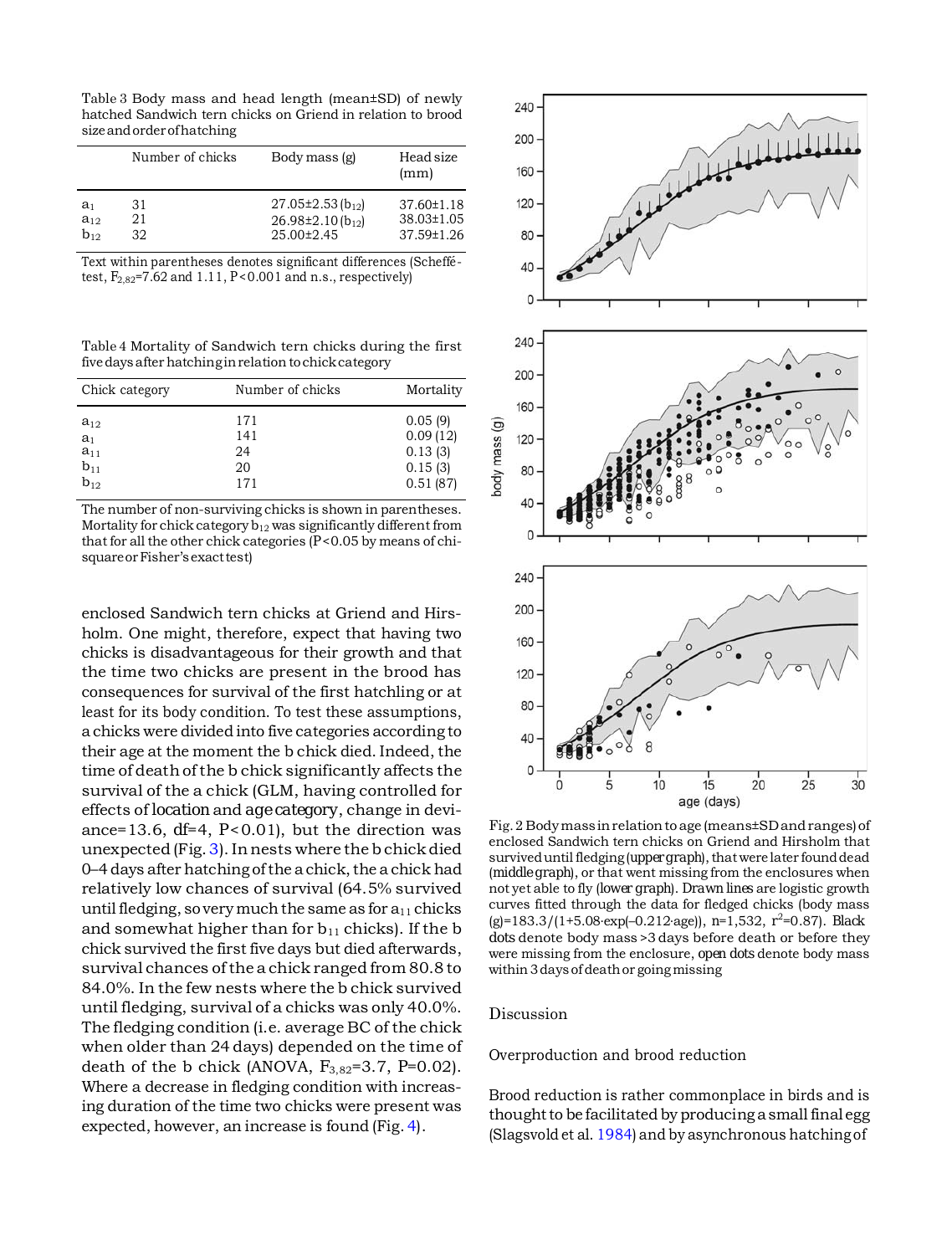

<span id="page-7-0"></span>Fig.3 Cumulative survival of first hatched Sandwich tern of two-chick broods in relation to the time the second hatchling was present. *0–4* Second hatched chick died between day 0 and day 4 from hatching of the first chick, etc.

the eggs (Anderson [1989;](#page-10-5) Cash and Evans [1986\)](#page-10-2). Overproduction and brood reduction in birds may serve various functions (review in Mock and Parker [1998\)](#page-10-12):

- 1 itmay enable parents to select the fittest offspring;
- 2 it may serve as a mechanism for resource tracking (extra offspring maybe affordable inthe event of unpredictable improvement of the food situation);



Fig. 4 Fledging condition of first-hatched Sandwich tern chicks in relation to the time of death of the second hatchling. *0–4* Second hatched chick died between day 0 and day 4 from hatchingofthe firstchick,etc.*Numbers*abovebars indicate that the fledging condition of chicks of which the  $b_{12}$  chick died at an age of more than 2 weeks significantly differed from that in the two categories where the  $b_{12}$  chick died when <10 days

- 3 it may facilitate sibling survival (if extra offspring serve as helpers or meals for other siblings); or
- 4 it may be an insurance against failure of an egg or defective offspring (see also Clark and Wilson [1981\)](#page-10-10).

<span id="page-7-1"></span>In Sandwifch terns, overproduction serving resource tracking (2) seems rather costly, because in 10 years (1992–2001; data from this study and unpublished data) almost no pair was able to fledge two chicks on Griend.GiventhatSandwichterns canlivemore than 25 years, however, and if the costs involved in producing an extra offspring are relatively low, it might be affordable to produce two eggs even if ''good'' years occur at a very low frequency. There is however, growing evidence that egg production incurs high fitness costs in larids (Heaney and Monaghan [1995;](#page-10-5) Monaghan and Nager [1997;](#page-10-13) Monaghan et al. [1998;](#page-10-6) Nager et al. [2000,](#page-10-4) [2001\),](#page-10-7) so the resource-tracking hypothesis does not seem applicable to Sandwich terns. The current food situation and the high rates of kleptoparasitism cause food stress for Sandwichtern parents on Griend (Stienen and Brenninkmeijer [2002\)](#page-11-1) and undernourishment is an important cause of death for Sandwich tern chicks (this study). This suggests that resources were low during the 1990s. Sibling facilitation (3) in terms of the youngest sibling helping or serving as anextra meal for the first hatchling does not occur in Sandwich terns. There might be a small advantage of having a younger sibling, because parents that have two chicks increase the rate of food transport to the nest. This would be temporarily advantageous to the first hatchling during the first few days when the first hatchling consumes almost all food brought to the brood (Stienen et al. [2000\)](#page-11-0). The extra egg serving as insurance (4) in combination with selection of the fittest offspring (1) seems to be the most plausible explanation for overproduction in Sandwich terns. The failure of the first egg or the death of the first chick in an early stage occurred relatively ofteninour study plots.In 18.4% ofthe 261 two-egg clutches only 1 egg hatched, 7.2% of the fledglings of two-egg clutches originated from secondlaid eggs and parents that laid two eggs had a somewhat higher breeding success (Table [2\)](#page-5-0). A similar reproductive strategy is found in *Eudyptes* penguins, whichlaytwoeggs ofdifferent sizes andalways reduce their brood to one chick (Warham [1975;](#page-11-0) Massaro and Davis  $2004$ ), although in penguins the function of the smaller egg remains unclear (e.g. St. Clair [1998\)](#page-11-0). Obligate brood reducers presumably can afford the production of a second egg because the involved fitness costs are smaller than the reproductive gain. In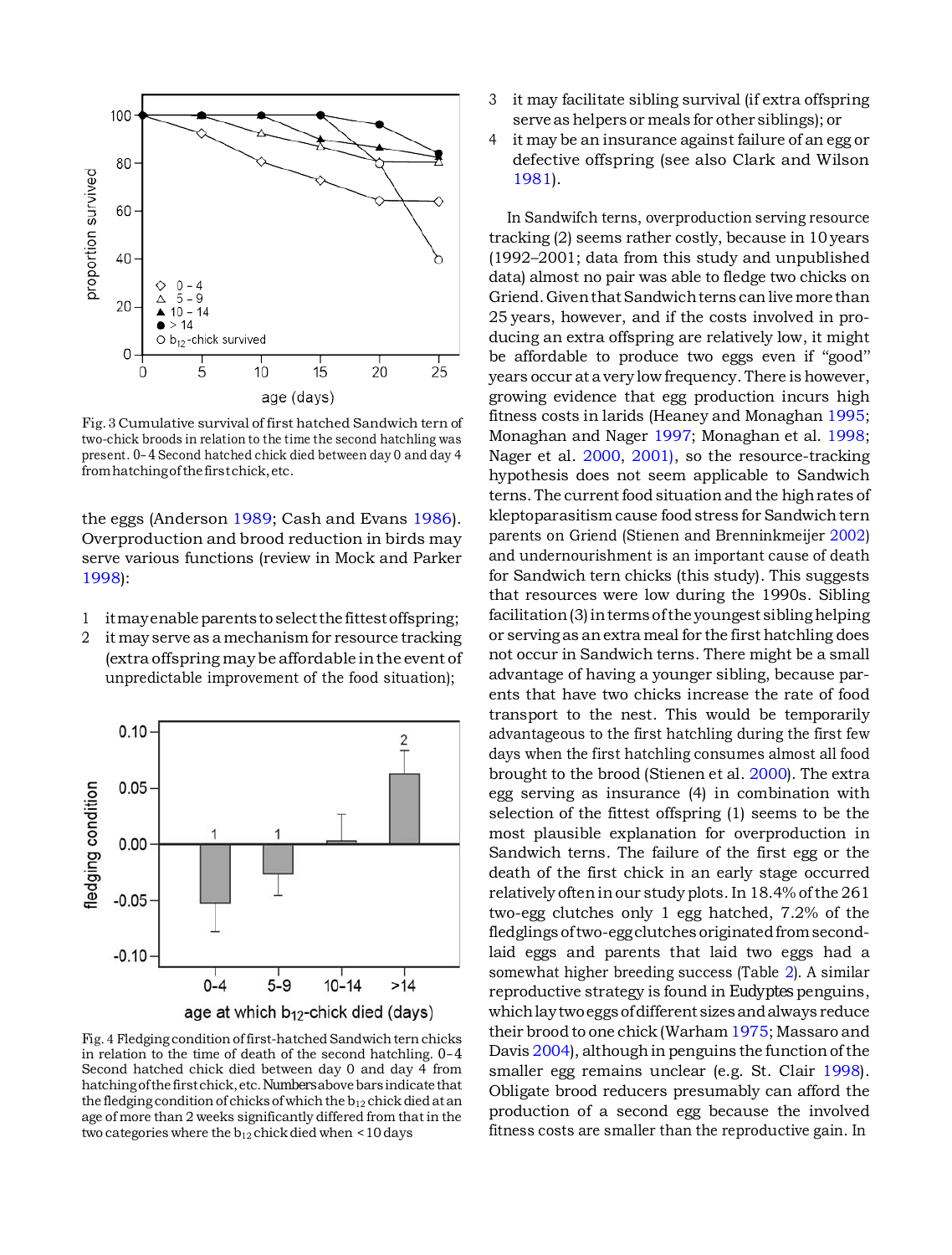seabirds that always lay a single egg, the cost of producinganextraeggisprobablylarger thanthe gain.In facultative brood reducers the balance between cost and gains may depend on food resources. In facultative brood-reducing penguins the initial size hierarchy of siblings and hatching asynchrony are variable and may thus be adjustable to food abundance (Seddon and van Heezik [1991;](#page-11-0) Williams and Croxall [1991\)](#page-11-0). In contrast, short-lived passerines lay large clutches with relatively large final eggs to minimise initial size differences between siblings and to promote the survival of the entire brood (Clark and Wilson 1981; Slagsvold etal[.1984\)](#page-11-0).

## Reproductive output

Sandwich tern parents in this study that produced only one egg took the risk of losing the egg before hatching. If, however, the egg hatched successfully, the chick had a high chance of survival and fledged in average body condition (fledging condition did not differ between chick categories; ANOVA, *F*4,190=0.1, n.s.). A second category of parents produced two eggs, but hatched only one. Chances of survival of their chicks were somewhat lower (mainly because of high chick mortality during the first 5 days), but fledging condition was comparable with that of the first category. Thesemay be youngbirds that produce poor quality eggs (Gonzáles-Solís et al. [2004\)](#page-10-5) and of which the eggs are more prone to predation (Veen [1977\)](#page-11-0). Unlike in common terns where chick-rearing ability is affected by the age of the parents (Gon-zález-Solís et al. [2005\),](#page-10-5) young, inexperienced Sandwich terns seem to experience no more difficulties in feeding offspring than older birds (Veen [1977\)](#page-11-0). In a third category of Sandwich tern parents brood size was reduced in an early phase and the remaining chick also had poor chances of survival. Their chicks were in relatively poor body condition. These parents apparently had no difficulty protecting their eggs and chicks from predators, but had difficulty providing enough food for the chicks. In common terns, these low quality parents are birds in poor body condition that participate in breeding but have consistently poor chick-rearing capacity (Wendeln and Becker [1999\)](#page-11-0).Finally,therewas asmall groupofhigh-quality parents that were able to hatch two eggs and keep two chicks alive for a relatively long time and to raise a fledgling that was in good body condition. Obviously, these parents invested more energy in the production of eggs and the rearing of their chicks than other parents, but achieved high survival rates for their a12 chick and even had a small chance of rearing two chicks to fledging. If laying two eggs and, sometimes during their lifetime, raising two chicks is a consistent trait of high-quality individuals, this would imply a great fitness gain for those birds and cause strong selection pressures on laying a two-egg clutch.

A reproductive output of less than one fledgling per breeding pair and poor survival of second hatchlings are not unique to Griend or Hirsholm, but seem rather commonplace for Sandwich terns. In a Sandwich tern colony at Zeebrugge, Belgium, no pair was ableto fledgetwo chicks inanyofthefiveyears from 2001 to 2005 (own observations in enclosed subcolonies). Isenmann [\(1975\)](#page-10-5) mentions that in the Camarque, France, only 7% of all pairs had two chicks close to fledging. All other measurements of breeding productivity in Sandwich terns in the literature are doubtful, because either only counts of ''large'' chicks were made or breeding success was estimated from the numbers of dead chicks found. Sometimes, no method is described. These studies, nevertheless, rarely observed a breeding success much higher than one fledged chick per pair (Schmidt [1969;](#page-11-0) Chestney [1970;](#page-10-7) Langham [1974;](#page-10-5) Walsh et al. [1990\)](#page-11-0). Only Campredon [\(1978\)](#page-10-16) mentions breeding success of more than 1.7 fledglings per pair, and he based this figure on the number of dead chicks found in the colony (which would have excluded losses because of predators, if any). At first sight, Veen [\(1977\)](#page-11-0) also observed higher survival rates on Griend in the period 1971–1972. He suggests that up to 84% (49.3–83.8%) of the  $a_{12}$  chicks and up to  $20\%$  (11.8–20.0%) of the  $b_{12}$  chicks survived until fledging. In contrast with our study, however, in which fledging age was set at 25days, Veen defined chicks older than 14days as fledglings. If we use the same definition of fledging as Veen, mortality in the 1970s is comparable with that in the 1990s when 83.5 and 15.2%, respectively, of  $a_{12}$ and  $b_{12}$  chicks survived the first two weeks posthatching (Fig. 2).

The extent to which our results can be compared with those from studies in which chicks were not held in enclosures remains puzzling. After all, by preventing the chicks from moving away from the colony site by retaining them in enclosures they suffer from increased kleptoparasitism and, consequently, mortality rates might have been higher than in natural situations (Stienen and Brenninkmeijer [1999\)](#page-11-0). On the other hand, one would expect that enclosing chicks would only affect older chicks, because:

1 innatural situations veryyoungchicks stayinthe vicinityofthe nest; and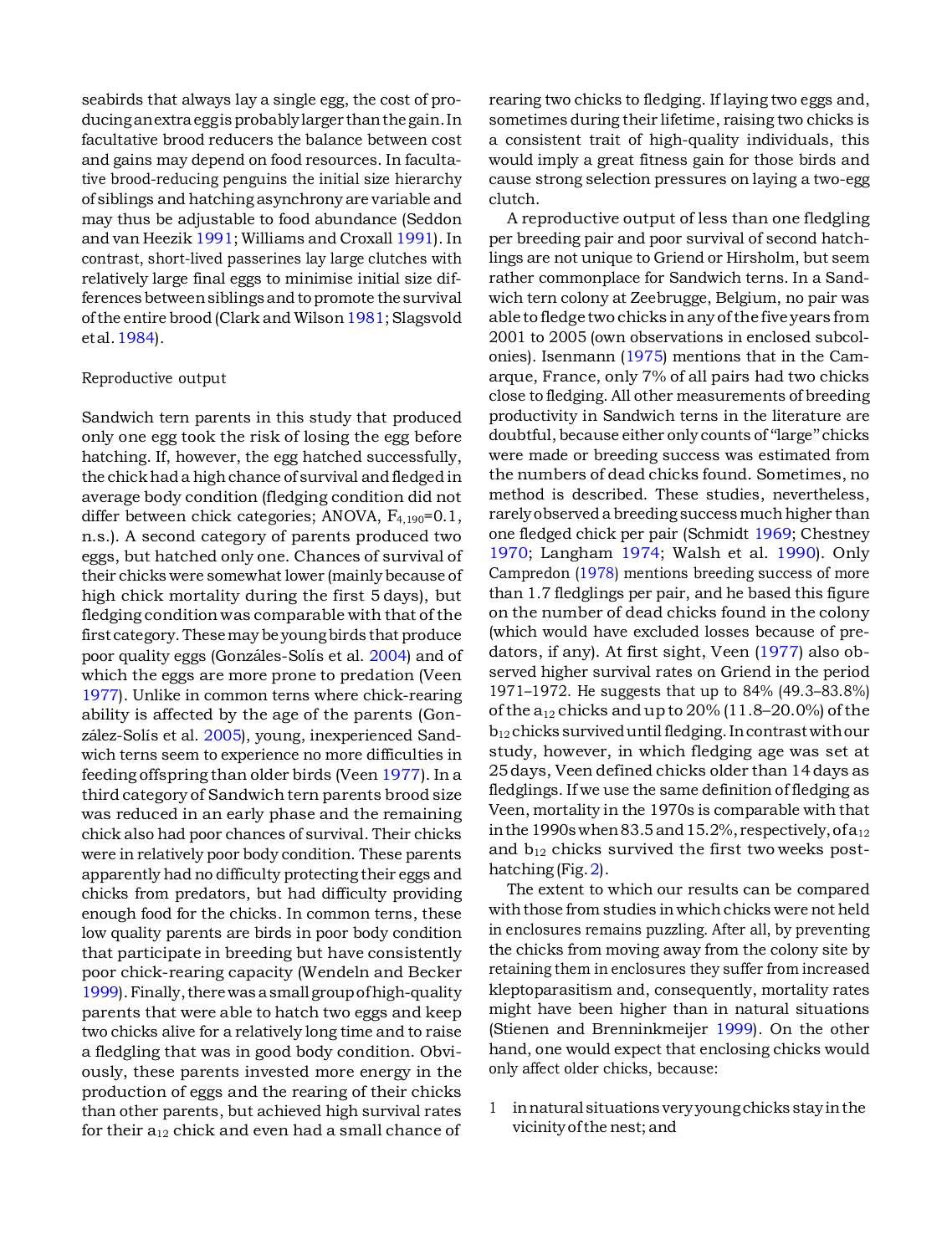2 kleptoparasitism by black-headed gulls is rather low during the first week after hatching (Stienen et al. [2001\).](#page-11-0)

In our study, however, most  $b_{12}$  chicks died at an early stage of life when possible negative effects ofthe enclosures arenot yettobe expected.Innon-enclosed subcolonies on Griend and Hirsholm we also found many dead  $b_{12}$  chicks less than 1 week old and during observations of Sandwich tern parents feeding fledglings on beaches around Griend we very rarely observed more than one fledgling per parent, suggesting a usually low survival of second hatchlings.

## Food availability

Stienen and Brenninkmeijer [\(2002\)](#page-11-1) have shown that in the presence of kleptoparasitising gulls food availability on Griend is not sufficient to rear two chicks to fledging. The current study confirms that undernourishment resulting in a decrease in body condition that finally leads to starvation was an important cause of death of enclosed Sandwich tern chicks on Griend and Hirsholm. A large proportion of the chicks that were missing from the enclosures also lagged behind in body mass. The high proportion of missing chicks on Hirsholm (70.6% of all non-surviving chicks were missing) is probably the result of removal of large numbers of living and dead chicks by herring gulls (own observation). On Griend, predominantly black-headed gulls preyed upon Sandwich tern chicks. Despite large differences between the proportion of chicks missing from the enclosures, survival rates did not differ between Griend and Hirsholm. Although this study does not differentiate between predation and starvation, the results suggest that predators selectively took smaller chicks in poor body condition (mainly  $b_{12}$  chicks) that would otherwise have died from starvationand/or they removed chicks that had starved to death. Selective predation on chicks in poor condition was also found for common terns (Nisbet [1975\)](#page-10-10) and was earlier described for Sandwich terns on Griend by Veen [\(1977\)](#page-11-0).

In an experimental study in the Caspian Sea, Gauzer [\(1989\)](#page-10-5) found that 73.9% of synchronously hatched Sandwich terns broods produced two fledglings, compared with 23.3% in the control group that hatched chicks asynchronously. Gauzer [\(1989\)](#page-10-5) found that Sandwichternswere evenable to raise three chicks to fledging if, in the experimentally enlarged clutch, the three eggs hatched synchronously.Althoughwe were not able to find Gauzer's [\(1989\)](#page-10-5) definition of fledging, the study revealed that asynchronous hatching of the

eggs facilitates brood reduction in Sandwich terns. It also seems that the food situation in Gauzer's study area was much more favourable than on Griend and Hirsholm. In our study hatching asynchrony resulted in a knock-out race and facilitated the death of the youngest sibling. If both chicks had hatched simultaneously periods of food stress might very well have resultedinthedeathofbothsiblings.

In conclusion, for most pairs of Sandwich terns on Griend and Hirsholm the brood was reduced to only one chickat anearlystage,mainlybystarvationofthe second hatchling. Starvation was also an important cause of death for first hatchlings and singletons, suggesting severe food stress. Earlier studies on Griend (Stienen et al. [2001;](#page-11-0) Stienen and Brenninkmeijer [2002\)](#page-11-1) showed that this is a combined effect of a poor food situation and high rates of kleptoparasitism. This gives the terns little leeway during periods of bad weather when feeding conditions deteriorate and food loss to gulls increases.

## Zusammenfassung

Konsequenzen von Gelegegröße und Schlüpffolge für die Mortalität von Küken der Brandseeschwalbe: Warum in Zweiergelege investieren?

Wir untersuchten Sterblichkeit und Wachstum von Küken der Brandseeschwalbe *Sterna sandvicensis* innerhalb umzäunter Nester in Kolonien auf den Inseln Griend im Niederländischen Wattenmeer (1992–1999) und Hirsholm im Dänischen Kattegat (1997). Der Ausfliegeerfolg von Küken aus Einergelegen oder von Küken aus erstgelegten Eiern komplett geschlüpfter Zweiergelege betrug 73%, von Küken aus teilweise geschlüpften Zweiergelegen 59–64%. Dagegen überlebten nur 6% der letztgeschlüpften Küken von Zweierbruten bis zum Ausfliegen. Da in 18% der Zweiergelege nur ein Ei schlüpfte, stammten weitere 7% der aus Zweiergelegen hervorgegangenen Flüglinge aus einem zweiten Ei. Zweierbruten wurden normalerweise innerhalb weniger Tage auf einen Jungvogel reduziert. Mehr als die Ha¨ lfte der zweitgeschlüpften Küken verhungerte oder wurde erbeutet, bevor sie ein Alter von 5 Tagen erreicht hatten. Dass Brandseeschwalben trotzdem in Zweiergelege investieren, wird als Strategie gegen einen frühzeitigen Verlust eines der Eier oder Küken gedeutet. Elternpaare mit Zweiergelegen erreichten durchschnittlich einen geringfügig höheren Bruterfolg als Elternpaare mit nur einem Ei. Unterernährung war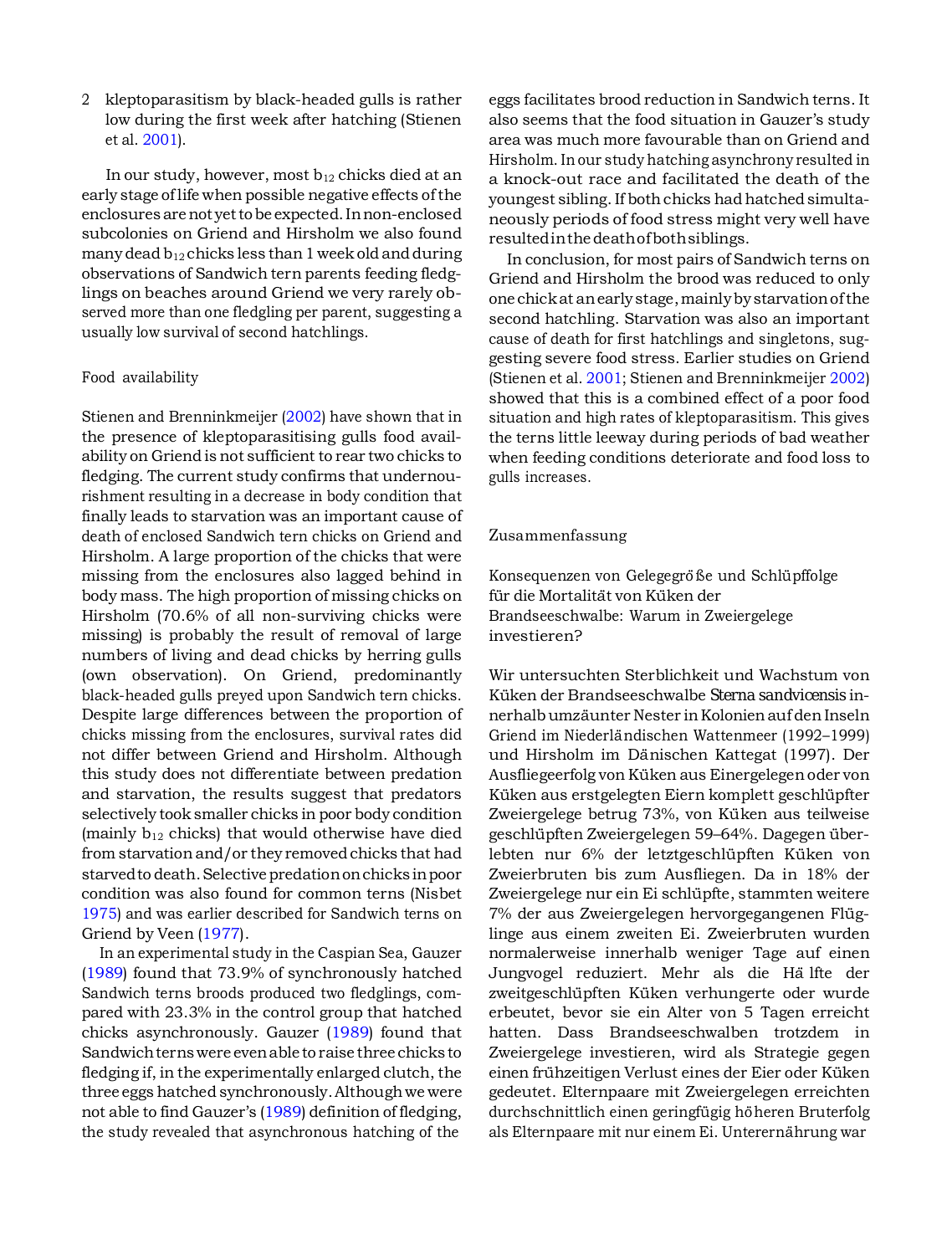<span id="page-10-5"></span><span id="page-10-3"></span><span id="page-10-1"></span>die wichtigste Todesursache der Küken auf Griend und Hirsholm, entweder aufgrund Verhungerns oder indirekt durch selektive Prädation von Küken in schlechter Kondition. Diese Ergebnisse sowie frühere Publikationen weisen darauf hin, dass Brandseeschwalben im Niederländischen Wattenmeer unter Nahrungsengpässen leiden.

<span id="page-10-16"></span><span id="page-10-14"></span><span id="page-10-13"></span><span id="page-10-12"></span><span id="page-10-8"></span><span id="page-10-6"></span><span id="page-10-4"></span>Acknowledgments We are grateful to all the guests who helped obtaining the data for this paper. In particular Teun Baarspul, Jan de Jong, Marcel Klaassen and Piet van Tienen put great effort into ringing and measuring chicks. We thank Teun Baarspul, Peter van Beers, Karin Geschiere, John Habraken, Frank Hoffmann, Maaike Raaijmakers, Hans Schekkerman, John Schobben, Piet van Tienen and many occasional guests for spending many hours observing food provisioning to the chicks. Einar Flensted-Jensen, Kurtand Leneand Pelle Anderson-Harild provided superb logistic support and certainly attributed to the pleasant stay at Hirsholm. Peter H. Becker, Rudi Drent, Hans Schekkerman, Arie Spaans, Jan Veen and Chris Wernham commented on earlier drafts of the manuscript. Dick Visser prepared the figures.

## <span id="page-10-10"></span><span id="page-10-7"></span><span id="page-10-2"></span>References

- <span id="page-10-9"></span>Anderson DJ (1989) The role of hatching asynchrony in siblicidal broodreductionoftwoboobyspecies.BehavEcolSociobiol 25:363–368
- <span id="page-10-11"></span>Anderson DJ (1990) Evolution of obligate siblicide in boobies. 1. A test of the insurance-egg hypothesis. Am Nat 135:334– 350
- <span id="page-10-15"></span><span id="page-10-0"></span>Bollinger PB (1994) Relative effects of hatching order, egg size variation and parental quality on chick survival in Common Terns. Auk 111:263–273
- Bollinger PB, Bollinger EK, Malecki RA (1990) Test of three hypotheses of hatching asynchrony in the Common Tern. Auk 107:696–706
- Burger J, NisbetICT, Safina C, Gochfeld M (1996) Temporal patterns in reproductive success in the endangered Roseate Tern (*Sterna dougallii*) nesting on Long Island, New York, and BirdIsland,Massachusetts.Auk113:131–142
- Campredon P (1978) Reproduction de la Sterne Caugec, *Thalasseus sandvicensis* Lath., sur le banc d'Arguin (Gironde). Aperçu de sa distribution hivernale. l'Oisseau et R.F.O. 48:123–150, 263–179
- Cash KJ, Evans RM (1986) Brood reduction in the American white pelican. Behav Ecol Sociobiol 18:413–418
- $ChestneyR(1970)$  Notes on the breeding habits of common and Sandwich terns on Scolt Head Island. Trans Norfolk Norwich Nat Soc 21:353–363
- Clark AB, Wilson DS (1981) Avian breeding adaptations: hatching asynchrony, brood reduction, and nest failure. Q Rev Biol 56:253–277
- Coulson JC, Porter JM (1985) Reproductive success of the Kittiwake Rissa tridactyla: the roles of clutch size, chick growth rates andparentalquality.Ibis127:450–466
- Eyler TB, Erwin RM, Stotts DB, Hatfield JS (1999) Aspects of hatching success and chick survival in Gull-billed Terns in coastal Virginia. Waterbirds 22:54–59
- Forbes LS (1991) Insurance offspring and brood reduction in a variable environment: the costs and benefits of pessimism. Oikos 62:325–332
- Gauzer MY(1989) Asynchronous hatching of chicks as a factor ofjuvenile mortality of Sandwich tern, *Sterna sandvicensis*. Zool Zhurnal 68:103–112
- Genstat 5 Committee (1993) Genstat 5 Reference Manual. Clarendon Press, Oxford
- Gonzáles-Solís J, Becker PH, Jover L, Ruiz X (2004) Individual changes underlie age-specific pattern of laying date and eggsize in female Common Terns (*Sterna hirundo*). J Ornithol 145:129–136
- González Solís J, Becker PH, Wendeln H, Wink M (2005) Hatching sex ratio and sex specific chick mortality in commonterns. J Ornithol 146:235-243
- Heaney V, Monaghan P (1995) A within-clutch trade-off betweeneggproductionandrearing inbirds.Proc RSoc Lond 261:361–365
- Isenmann P (1975) Über einen Versuch zur Messung der Fütterungshäufigkeit von fat flüggen Jungvögel bei der Brandseeschwalbe (*Sterna sandvicensis*) in der Camarque (Süd-Frankreich). Vogelwarte 28:159-160
- Kalmbach E, Griffiths R, Crane JE, Furness RW (2004) Effects ofexperimentallyincreasedegg productiononfemale body condition and laying dates in the Great Skua *Stercorarius skua*. J Avian Biol 35:201–514
- Langham NPE (1972) Chick survival in terns (*Sterna* spp.) with particular reference to the Common Tern. J Anim Ecol 41:385–395
- Langham NPE (1974) Comparative breeding biology of the Sandwich tern. Auk 91:255–277
- Massaro M, Davis LS (2004) Preferential incubation positions for different sized eggs and their influence on incubation period and hatching asynchrony in Snares crested (*Eudyptes robustus*) and yellow-eyed penguins (*Megadyptes antipodes*). Behav Ecol Sociobiol 56:426–434
- Mock DW (1984) Infanticide, siblicide and avian nestling mortality. In: Hausfater G, Hrdy SB (eds) Infanticide: comparative and evolutionary perspectives. Aldine, New York, pp 3–30
- Mock DW,Forbes LS (1994) Life-history consequences of avian brood reduction.Auk 111:115–123
- Mock DW, Parker GA (1998) Siblicide, family conflict and the evolutionary limits of selfishness. Anim Behav 56:1–10
- Monaghan P, Nager RG (1997) Why don't birds lay more eggs? Tree 12:270–274
- Monaghan P, Nager RG, Houston DC (1998) The price of eggs: increased investment in egg production reduces the offspring rearing capacity of parents. Proc R Soc Lond B 265:1731–1735
- Nager RG, Monaghan P, Houston DC (2000) Within-clutch trade-offs between the number and quality of eggs: experimental manipulations in gulls. Ecology 81:1339–1350
- Nager RG, Monaghan P, Houston DC (2001) The cost of egg production: increased egg production reduces future fitness in gulls. J Avian Biol 32:159–166
- NisbetICT(1975) Selective effects of predation in a tern colony. Condor 77:221–226
- NisbetICT (1978) Dependence of fledging success on egg-size, parental performance and egg-composition among Common and Roseate Terns, *Sterna hirundo* and *S. dougallii*. Ibis 120:207–215
- NisbetICT, Cohen ME (1975) Asynchronous hatching in Common and Roseate Terns, *Sterna hirundo* and *S.Dougallii*. Ibis117:374–380
- Nisbet ICT, Drury WH (1972) Measuring breeding success in Common and Roseate Terns. Bird Band 43:97–106
- Norusis MJ (1990) SPSS/PC+ 4.0. Base manual. SPSS, Chicago